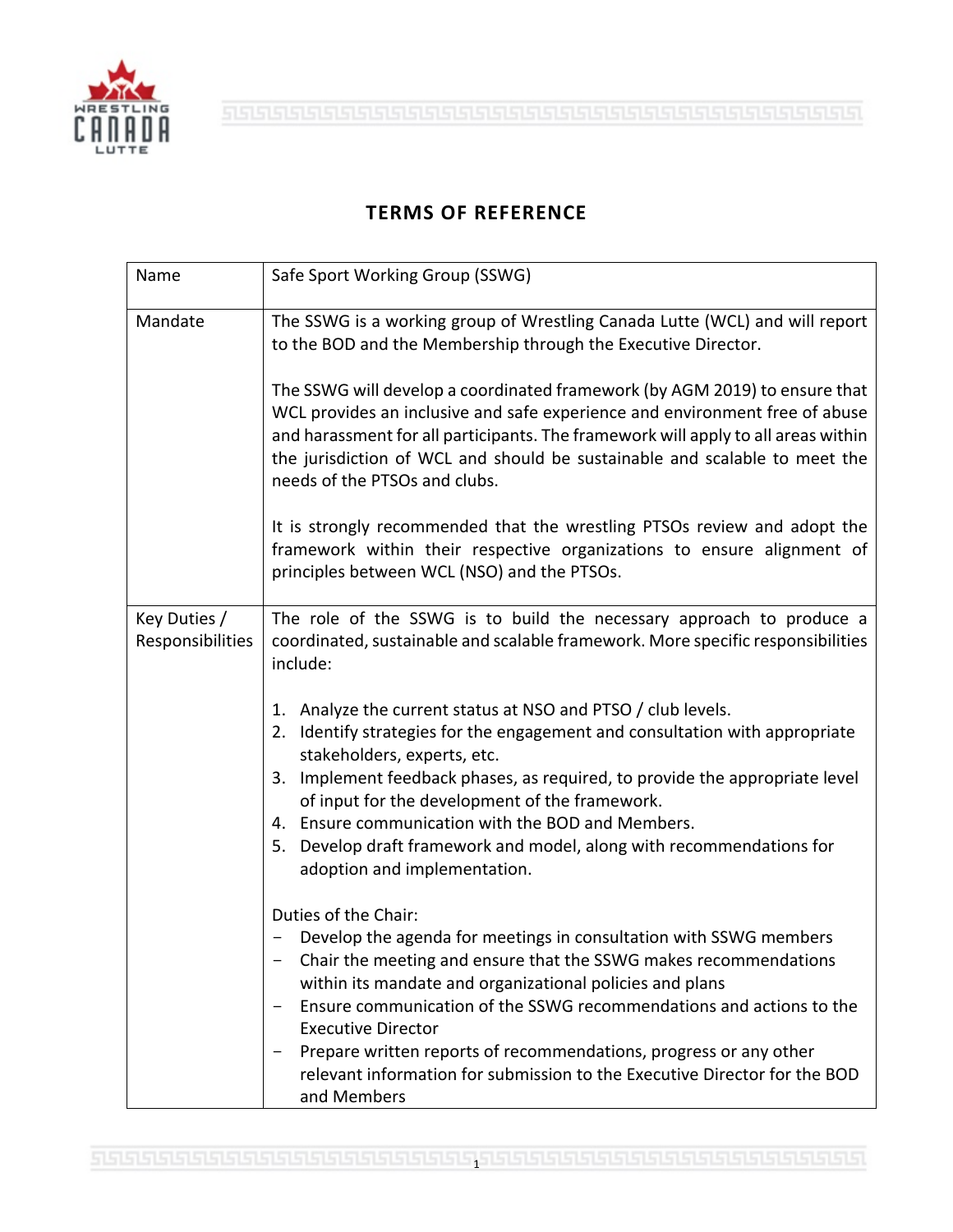

|                                      | Stay informed on relevant organizational policies<br>Ensure that SSWG members are informed of all critical matters                                                                                                                                                                                |
|--------------------------------------|---------------------------------------------------------------------------------------------------------------------------------------------------------------------------------------------------------------------------------------------------------------------------------------------------|
| Authority                            | The SSWG is a collaborative group, representative of WCL membership, which<br>will produce final recommendations to the BOD and Members.                                                                                                                                                          |
|                                      | May from time to time invite to its meetings such other individuals as it<br>deems can contribute to the work of the council (eg. consultants).                                                                                                                                                   |
|                                      | Can schedule meetings and other activities to facilitate consensus on<br>recommendations.                                                                                                                                                                                                         |
| Composition &<br>Decision-<br>Making | The SSWG shall be comprised of no less than four and up to seven members:                                                                                                                                                                                                                         |
|                                      | CHAIR;<br>The role of Chair may be filled by any member of the SSWG. The members will<br>decide the role amongst themselves, and in the event they cannot decide, the<br>SSWG will determine the chair through election.                                                                          |
|                                      | MEMBERS*:<br>1 Athlete representative (appointed by the Athlete Council)<br>1 Coach representative (appointed by the Coaches Council)<br>1 Official representative (appointed by CAWO)<br>Up to 4 PTSO representatives (appointed by the Management Team from<br>a pool of interested applicants) |
|                                      | *Gender balance will be a key consideration.                                                                                                                                                                                                                                                      |
|                                      | If there are no interested candidates, additional spots need not be filled.                                                                                                                                                                                                                       |
|                                      | Ex-officio members on this committee include:<br><b>Executive Director</b><br>President                                                                                                                                                                                                           |
|                                      | VOTING:<br>Decision-making is by majority vote. Quorum shall be the majority of<br>members.<br>Each member will have one (1) vote. There are no proxy votes.                                                                                                                                      |